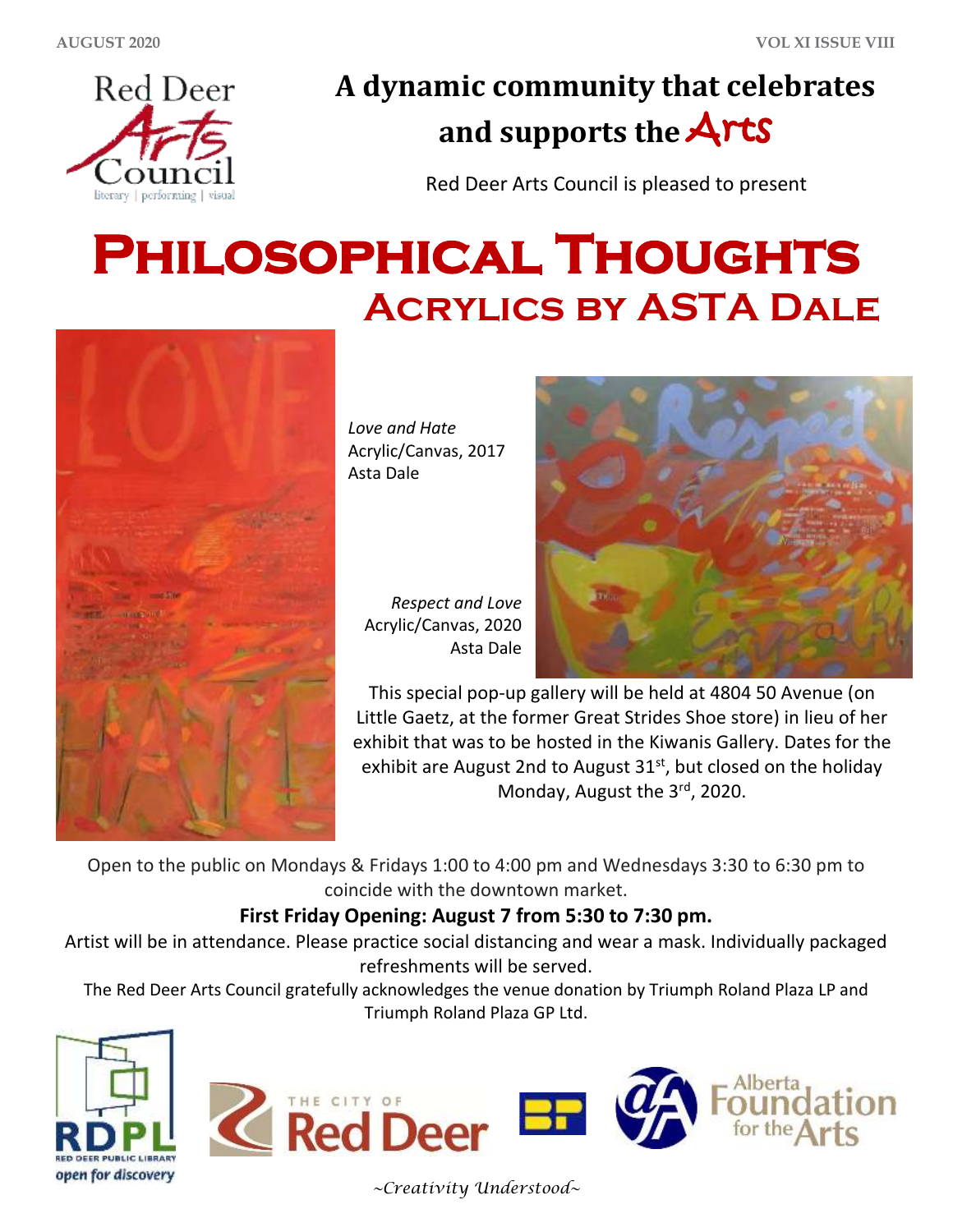### The "In the Neighbourhood" Concert Series is underway!

We are so excited to create this exciting live community-based experience for several neighbourhoods around the city (and a few more organized with the County, too!) Artist lineup includes Kayla Williams, Mike Szabo & Katy Grant, Paeton Cameron with Lisa Spencer-Cook, Ryan Carnduff, Ancient History, Pits Planet Earth, James Reckseidler and more.

Our first concert is August  $8<sup>th</sup>$  and we'll also be hosting concerts in Waskasoo , Normandeau, Evergreen (a new neighbourhood near River Bend Golf Course,) Riverside Meadows, and the Golden Circle. We do still have a few spots for concerts, so if you want to add you 'hood to the mix, please check out our website:

[https://www.reddeerartscouncil.ca/online-arts](https://www.reddeerartscouncil.ca/online-arts-festival/neighbourhood-concert-series)[festival/neighbourhood-concert-series.](https://www.reddeerartscouncil.ca/online-arts-festival/neighbourhood-concert-series)

And yes, we are being coy by not telling you



who/where/when details. We have AHS capacity limits to follow, and the neighbourhood residents come first. But we can always use some volunteers! Get in touch if you're interested – there's a free concert to enjoy while you help out.)

#### Pop-Up Art Gallery

Come check out ASTA Dale's art in our special pop-up gallery during the month of August. We'll be open Mondays and Fridays from 1 – 4pm and on Wednesdays from 3:30 – 6:30pm to coincide with the downtown market! Come check out the art. Suzanne will be there and available for conversations and **membership** purchases if you haven't had a chance to renew and prefer an in-person transaction.

We would like to acknowledge Triumph Roland Plaza LP and Triumph Roland Plaza GP Ltd. for their donation of the gallery space. (More exhibition details or previous page.)

#### Alberta Culture Days 2020

This year's events are taking place all September long and we are so excited about the ways that COVID-19 has helped us come up with new ways to celebrate. Check out our website, [https://www.reddeerartscouncil.ca/news/alberta](https://www.reddeerartscouncil.ca/news/alberta-culture-days)[culture-days](https://www.reddeerartscouncil.ca/news/alberta-culture-days) for more details about artist, literary, and musician calls for submission for many activities around the downtown and the city!

Mark your calendars for September  $26<sup>th</sup>$  – lots of great fun happening that day!

Red Deer Arts Council acknowledges the City of Red Deer for all its support through Culture Services! [RedDeerArtsCouncil.ca](http://www.reddeerartscouncil.ca/) [| info@reddeerartscouncil.ca](mailto:info@reddeerartscouncil.ca) 110-4818 50<sup>th</sup> Street, Red Deer, AB T4N 4A3 403-348-2787